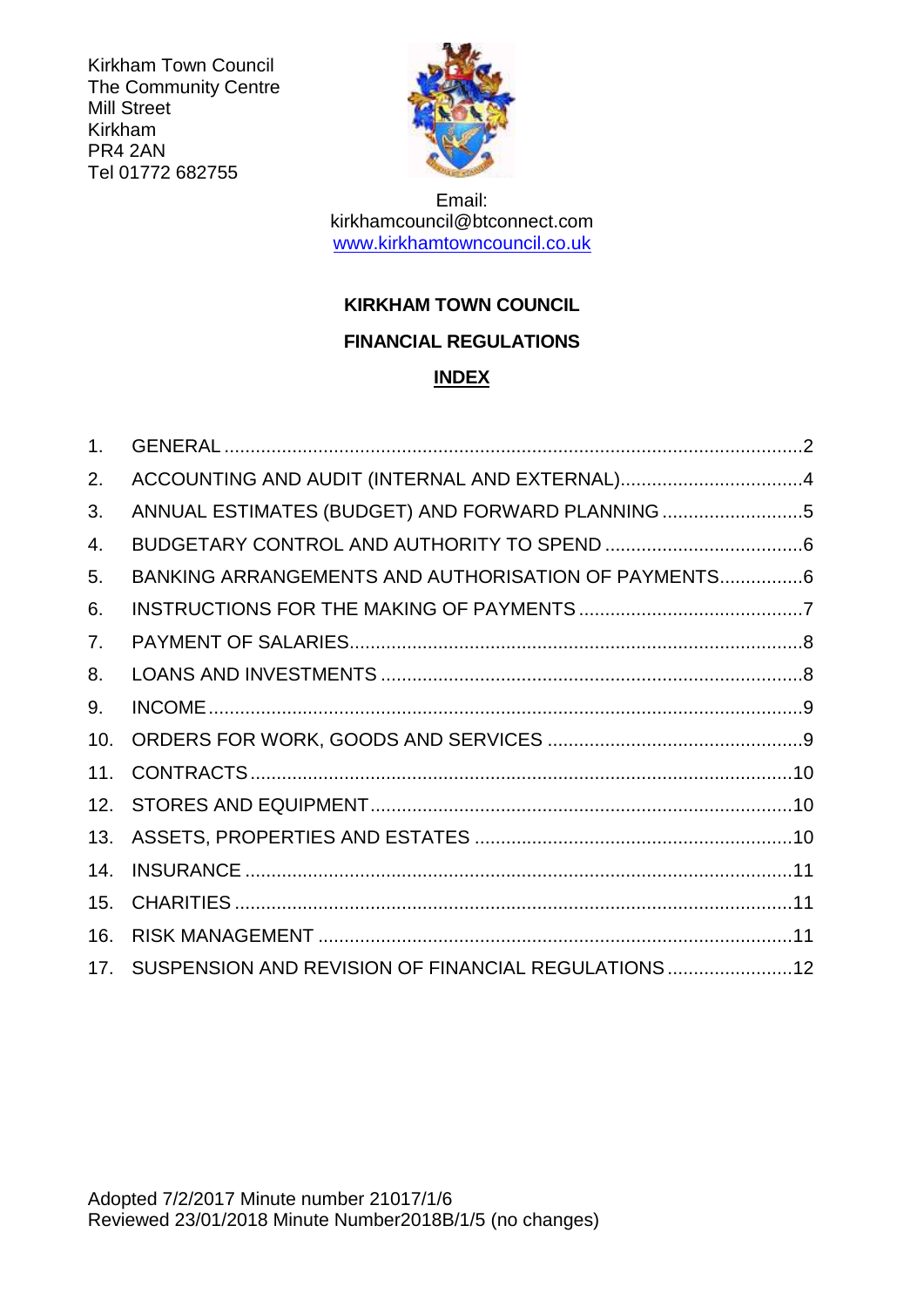These Financial Regulations were adopted by the Council at its Meeting held on 7<sup>th</sup> February 2017

# **1. GENERAL**

1.1. These financial regulations govern the conduct of financial management by the Council and may only be amended or varied by resolution of the council. Financial Regulations are one of the Council's two governing policy documents providing procedural guidance for members and officers. Financial regulations must be observed in conjunction with the Council's standing orders.

1.2. The Council is responsible in law for ensuring that its financial management is adequate and effective and that the Council has a sound system of internal control which facilitates the effective exercise of the Council's functions, including arrangements for the management of risk.

1.3. The Council's accounting control systems must include measures:

- for the timely production of accounts;
- that provide for the safe and efficient safeguarding of public money;
- to prevent and detect inaccuracy and fraud; and
- identifying the duties of officers.

1.4. These financial regulations demonstrate how the Council meets these responsibilities and requirements.

1.5. At least once a year, prior to approving the Annual Governance Statement, the Council must review the effectiveness of its system of internal control which shall be in accordance with proper practices.

1.6. Deliberate or wilful breach of these Regulations by an employee may give rise to disciplinary proceedings.

1.7. Members of Council are expected to follow the instructions within these Regulations and not to entice employees to breach them. Failure to follow instructions within these Regulations brings the office of councillor into disrepute.

1.8. The Responsible Financial Officer (RFO) holds a statutory office to be appointed by the council. The Clerk has been appointed as RFO for this council and these regulations will apply accordingly. The RFO is referred to as Clerk in this document.

1.9. The Clerk;

- acts under the policy direction of the Council;
- administers the Council's financial affairs in accordance with all Acts. Regulations and proper practices;
- determines on behalf of the Council its accounting records and accounting control systems;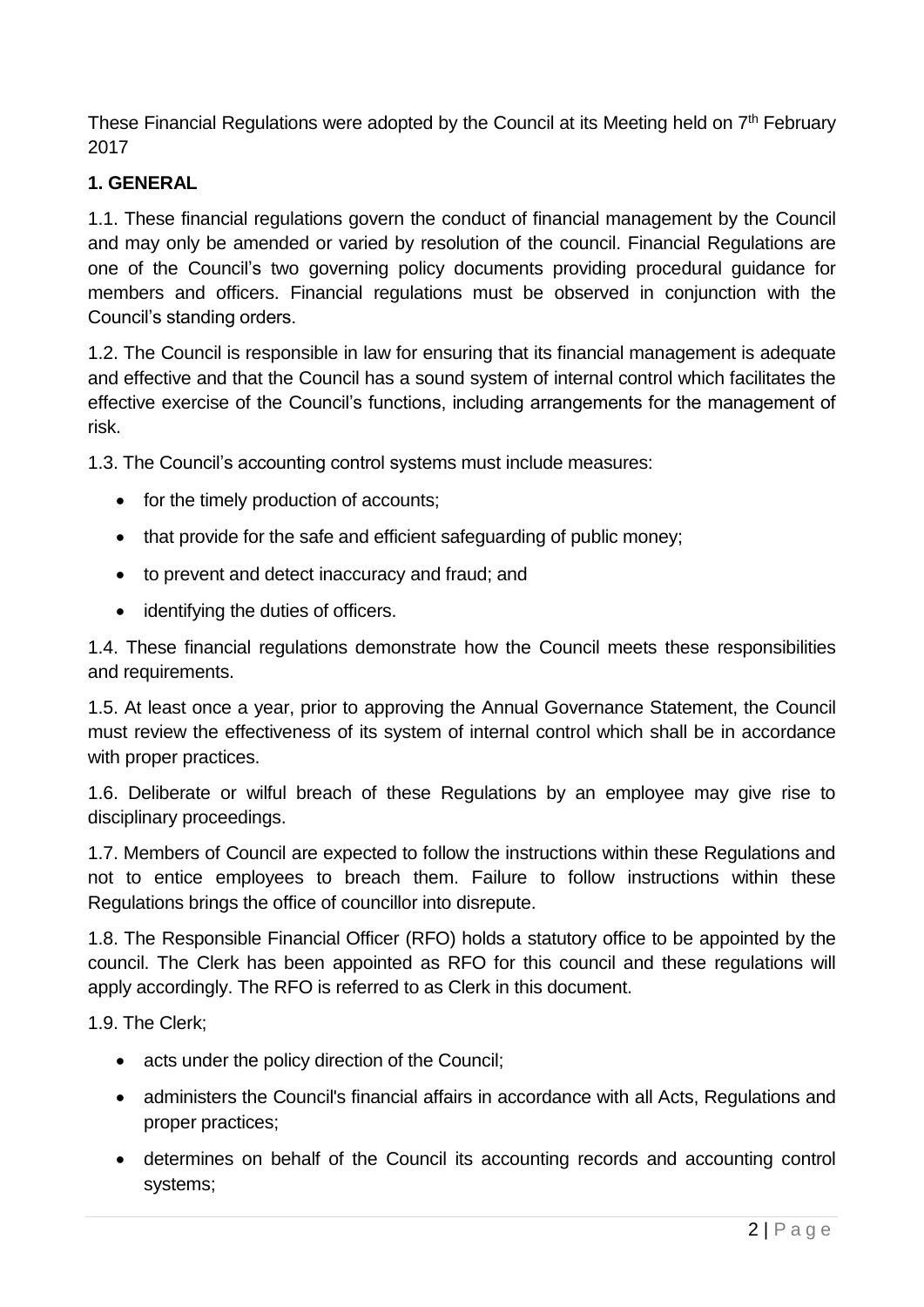- ensures the accounting control systems are observed;
- maintains the accounting records of the Council up to date in accordance with proper practices;
- assists the Council to secure economy, efficiency and effectiveness in the use of its resources; and
- produces financial management information as required by the Council.

1.10. The accounting records determined by the RFO shall be sufficient to show and explain the Council's transactions and to enable the RFO to ensure that any income and expenditure account and statement of balances, or record of receipts and payments and additional information, as the case may be, or management information prepared for the Council from time to time comply with the Accounts and Audit Regulations.

1.11. The accounting records determined by the Clerk shall in particular contain:

- entries from day to day of all sums of money received and expended by the Council and the matters to which the income and expenditure or receipts and payments account relate;
- a record of the assets and liabilities of the Council; and
- wherever relevant, a record of the Council's income and expenditure in relation to claims made, or to be made, for any contribution, grant or subsidy.
- 1.12. The accounting control systems determined by the Clerk shall include:
	- procedures to ensure that the financial transactions of the Council are recorded as soon as reasonably practicable and as accurately and reasonably as possible;
	- procedures to enable the prevention and detection of inaccuracies and fraud and the ability to reconstruct any lost records;
	- identification of the duties of officers dealing with financial transactions and division of responsibilities of those officers in relation to significant transactions;
	- procedures to ensure that uncollectable amounts, including any bad debts are not submitted to the council for approval to be written off except with the approval of the Clerk and that the approvals are shown in the accounting records; and
	- measures to ensure that risk is properly managed.

1.13. The Council is not empowered by these Regulations or otherwise to delegate certain specified decisions. In particular any decision regarding:

- setting the final budget or the precept (council tax requirement);
- approving accounting statements;
- approving an annual governance statement;
- borrowing;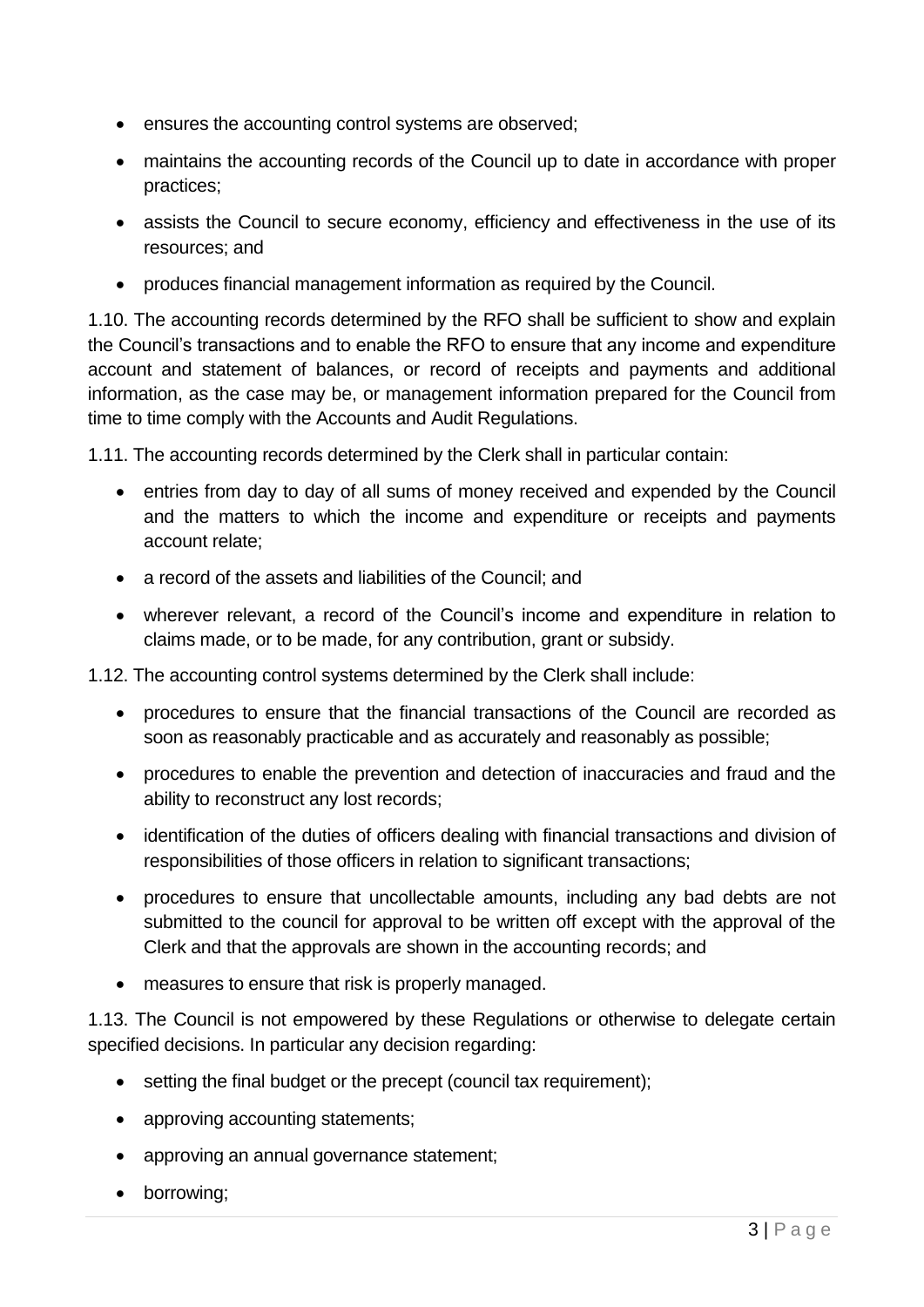- writing off bad debts;
- declaring eligibility for the General Power of Competence; and
- addressing recommendations in any report from the internal or external auditors,

shall be a matter for the Full Council only.

1.14. In addition the Council must:

 $\Box$  determine and keep under regular review the bank mandate for all Council bank accounts;

 $\Box$  approve any grant or a single commitment in excess of £50 and

 $\Box$  in respect of the annual salary for any employee have regard to recommendations about annual salaries of employees made by the Staffing committee.

1.15. In these Financial Regulations, references to the Accounts and Audit Regulations or 'the regulations' shall mean the regulations issued under the provisions of section 27 of the Audit Commission Act 1998, or any superseding legislation, and then in force unless otherwise specified.

# **2. ACCOUNTING AND AUDIT (INTERNAL AND EXTERNAL)**

2.1. All accounting procedures and financial records of the council shall be determined by the Clerk in accordance with the Accounts and Audit Regulations, appropriate guidance and proper practices.

2.2. On a regular basis, at least at each financial year end, the Mayor shall verify bank reconciliations (for all accounts) produced by the Clerk. The Mayor shall sign the reconciliations and the original bank statements as evidence of verification. This activity shall on conclusion be reported, including any exceptions, to and noted by the Council.

2.3. The Clerk shall complete the annual statement of accounts, annual report, and any related documents of the council contained in the Annual Return as soon as practicable after the end of the financial year and having certified the accounts shall submit them and report thereon to the Council within the timescales set by the Accounts and Audit Regulations.

2.4. The Council shall ensure that there is an adequate and effective system of internal audit of its accounting records, and of its system of internal control. Any officer or member of the Council shall make available such documents and records as appear to the council to be necessary for the purpose of the audit and shall, as directed by the council, supply the Clerk, internal auditor, or external auditor with such information and explanation as the Council considers necessary for that purpose.

2.5. The internal auditor shall be appointed by a resolution at the budget setting meeting and shall carry out the work in relation to internal controls required by the Council in accordance with proper practices.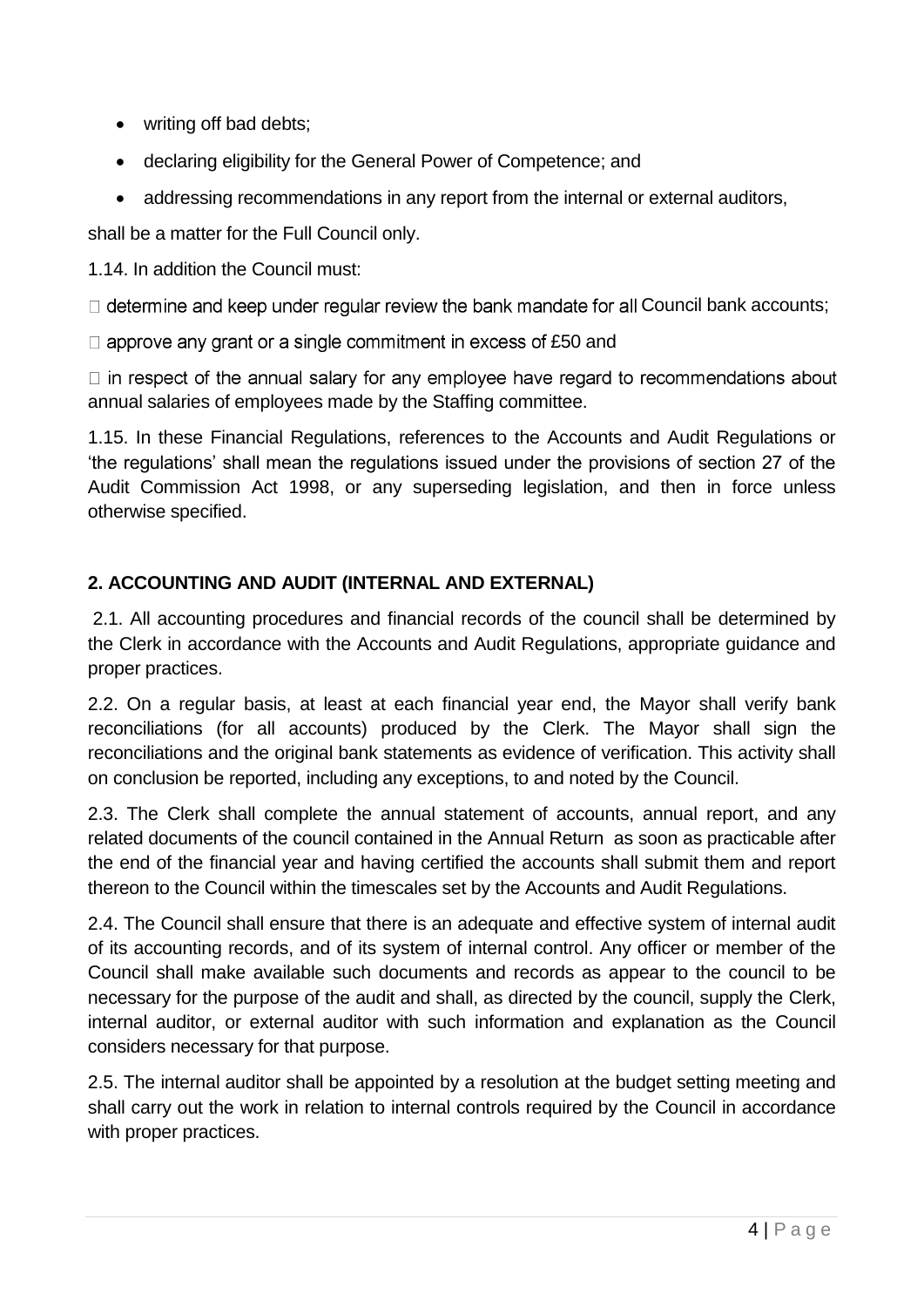2.6. The internal auditor shall:

- be competent and independent of the financial operations of the council;
- report to Council in writing, or in person, on a regular basis with a minimum of one annual written report during each financial year;
- to demonstrate competence, objectivity and independence, be free from any actual or perceived conflicts of interest, including those arising from family relationships; and
- have no involvement in the financial decision making, management or control of the Council.

2.7. Internal or external auditors may not under any circumstances:

- perform any operational duties for the Council;
- initiate or approve accounting transactions; or
- direct the activities of any Council employee, except to the extent that such employees have been appropriately assigned to assist the internal auditor.

2.8. The Clerk shall make arrangements for the exercise of electors' rights in relation to the accounts including the opportunity to inspect the accounts, books, and vouchers and display or publish any notices and statements of account required by Audit Commission Act 1998, or any superseding legislation, and the Accounts and Audit Regulations.

2.9. The Clerk shall, without undue delay, bring to the attention of all Councillors any correspondence or report from internal or external auditors.

# **3. ANNUAL ESTIMATES (BUDGET) AND FORWARD PLANNING**

3.1. The Clerk must each year, by no later than January, prepare detailed estimates of all receipts and payments including the use of reserves and all sources of funding for the following financial year in the form of a budget to be considered by the Council.

3.2. The Council shall consider annual budget proposals in relation to the Council's three year forecast of revenue and capital receipts and payments including recommendations for the use of reserves and sources of funding and update the forecast accordingly.

3.3. The Council shall fix the precept for the ensuing financial year not later than by the end of January each year. The Clerk shall issue the precept to the billing authority and shall supply each member with a copy of the approved annual budget.

3.4. The approved annual budget shall form the basis of financial control for the ensuing year.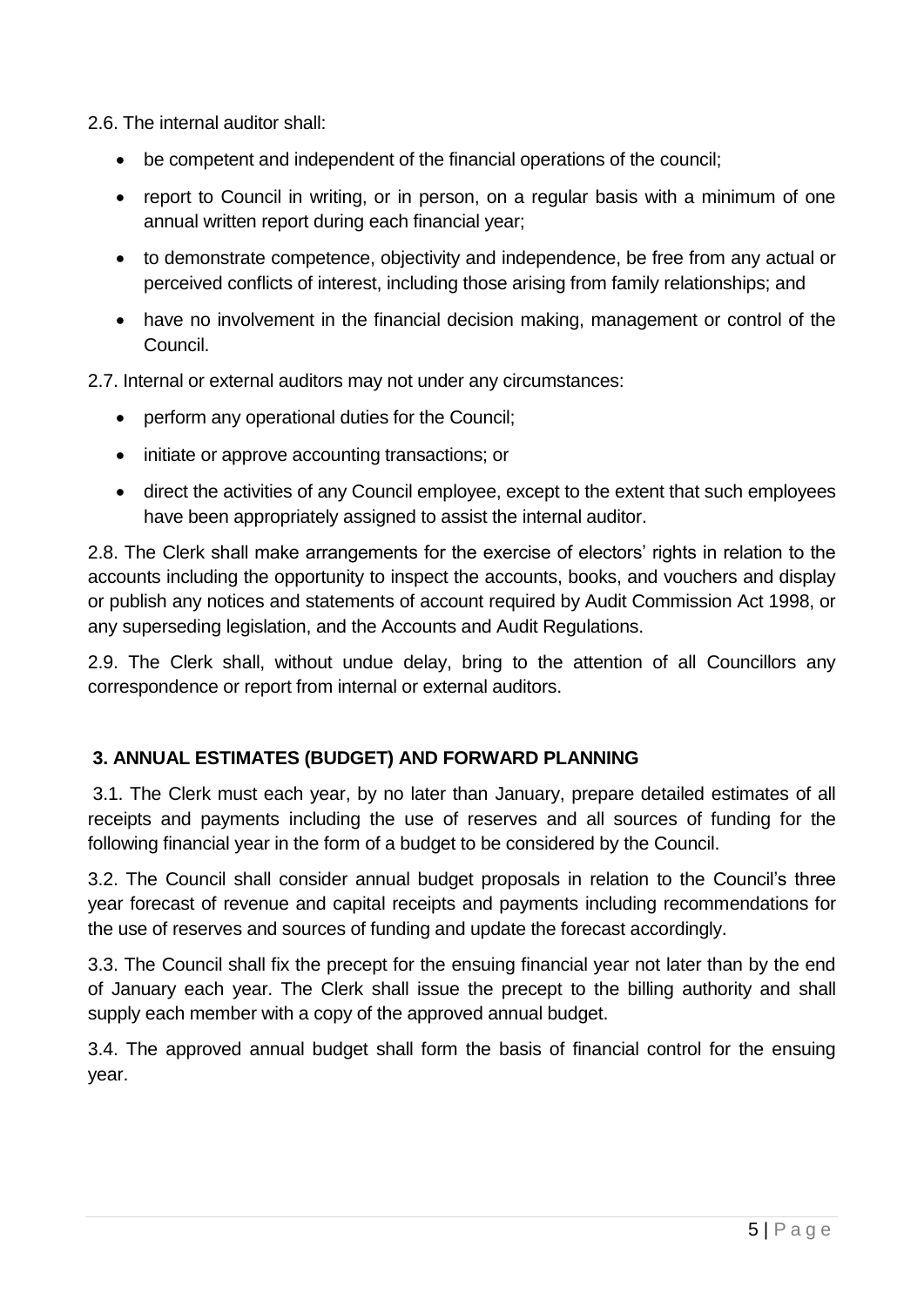# **4. BUDGETARY CONTROL AND AUTHORITY TO SPEND**

4.1. Expenditure on revenue items may be authorised up to the amounts included for that class of expenditure in the approved budget. This authority is to be determined by:

• the Council for all items under and over £5,000;

Such authority is to be evidenced by a minute duly signed by the appropriate Chairman.

4.2. No expenditure may be authorised that will exceed the amount provided in the revenue budget for that class of expenditure other than by resolution of the Council. During the budget year and with the approval of council having considered fully the implications for public services, unspent and available amounts may be moved to other budget headings or to an earmarked reserve as appropriate ('virement').

4.3. The salary budgets are to be reviewed at least annually in [October] for the following financial year and such review shall be evidenced by a hard copy schedule signed by the Clerk and the Chairman of Council or relevant committee. The Clerk will inform committees of any changes impacting on their budget requirement for the coming year in good time.

4.4. In cases of extreme risk to the delivery of Council services, the Clerk may authorise revenue expenditure on behalf of the Council which in the Clerk's judgement it is necessary to carry out. Such expenditure includes repair, replacement or other work, whether or not there is any budgetary provision for the expenditure, subject to a limit of [£500]. The Clerk shall report such action to the chairman as soon as possible and to the Council as soon as practicable thereafter.

4.5. No expenditure shall be authorised in relation to any capital project and no contract entered into or tender accepted involving capital expenditure unless the council is satisfied that the necessary funds are available and the requisite borrowing approval has been obtained.

4.6. All capital works shall be administered in accordance with the Council's standing orders and financial regulations relating to contracts.

4.7. The Clerk shall regularly provide the Council with a statement of receipts and payments to date under each head of the budgets, comparing actual expenditure to that planned as shown in the budget. These statements are to be prepared at least at the end of each financial quarter and shall show explanations of material variances. For this purpose "material" shall be in excess of 15%of the budget.

4.9. Changes in earmarked reserves shall be approved by Council as part of the budgetary control process.

#### **5. BANKING ARRANGEMENTS AND AUTHORISATION OF PAYMENTS**

5.1. The Council's banking arrangements, including the bank mandate, shall be made by the Council; banking arrangements may not be delegated to a committee. They shall be regularly reviewed for safety and efficiency.

5.2. The Clerk shall prepare a schedule of payments requiring authorisation, forming part of the Financial Report for the Meeting and, together with the relevant invoices, present the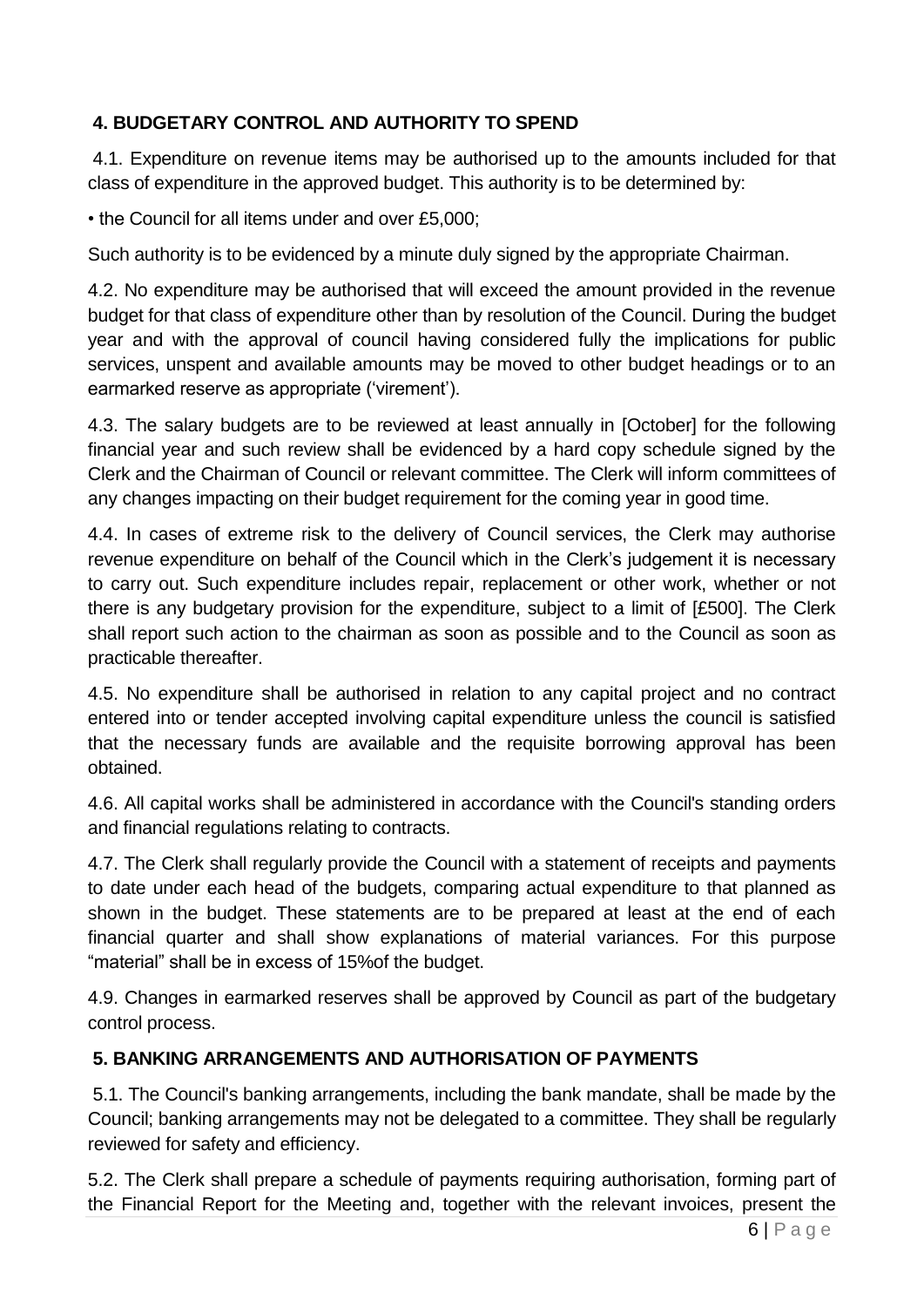schedule to Council. The Council shall review the schedule for compliance and, having satisfied itself shall authorise payment by a resolution of the Council. A detailed list of all payments shall be disclosed within or as an attachment to the minutes of the meeting at which payment was authorised. Personal payments (including salaries, wages, expenses and any payment made in relation to the termination of a contract of employment) may be summarised to remove public access to any personal information.

5.3. All invoices for payment shall be examined, verified and certified by the Clerk to confirm that the work, goods or services to which each invoice relates has been received, carried out, examined and represents expenditure previously approved by the council.

5.4. The Clerk shall examine invoices for arithmetical accuracy and analyse them to the appropriate expenditure heading. The Clerk shall take all steps to pay all invoices submitted, and which are in order, at the next available Council meeting.

5.5. In respect of grants the Council will set amounts at the Budget setting meeting for the year ahead. Payments will be made during the year after resolution of the Council.

5.6. Members are subject to the Code of Conduct that has been adopted by the Council and shall comply with the Code and Standing Orders when a decision to authorise or instruct payment is made in respect of a matter in which they have a disclosable pecuniary or other interest, unless a dispensation has been granted.

# **6. INSTRUCTIONS FOR THE MAKING OF PAYMENTS**

6.1. The Council will make safe and efficient arrangements for the making of its payments.

6.2. Following authorisation under Financial Regulation 5 above, the Council shall give instruction that a payment shall be made.

6.3. All payments shall be effected by standing order through the bank or by cheque.

6.4. Cheques for payment in accordance with the schedule as presented to Council or committee shall be signed by two members of Council in accordance with a resolution instructing that payment. A member who is a bank signatory, having a connection by virtue of family or business relationships with the beneficiary of a payment, should not, under normal circumstances, be a signatory to the payment in question.

6.5. To indicate agreement of the details shown on the cheque or order for payment with the counterfoil and the invoice or similar documentation, the signatories shall each also initial the cheque counterfoil and invoice.

6.6. Cheques or orders for payment shall not normally be presented for signature other than at a Council or committee meeting. Any signatures obtained away from such meetings shall be reported to the Council at the next convenient meeting.

6.7. If thought appropriate by the Council, payment for utility supplies (energy, telephone and water) and any National Non-Domestic Rates may be made by variable direct debit provided that the instructions are signed by two members.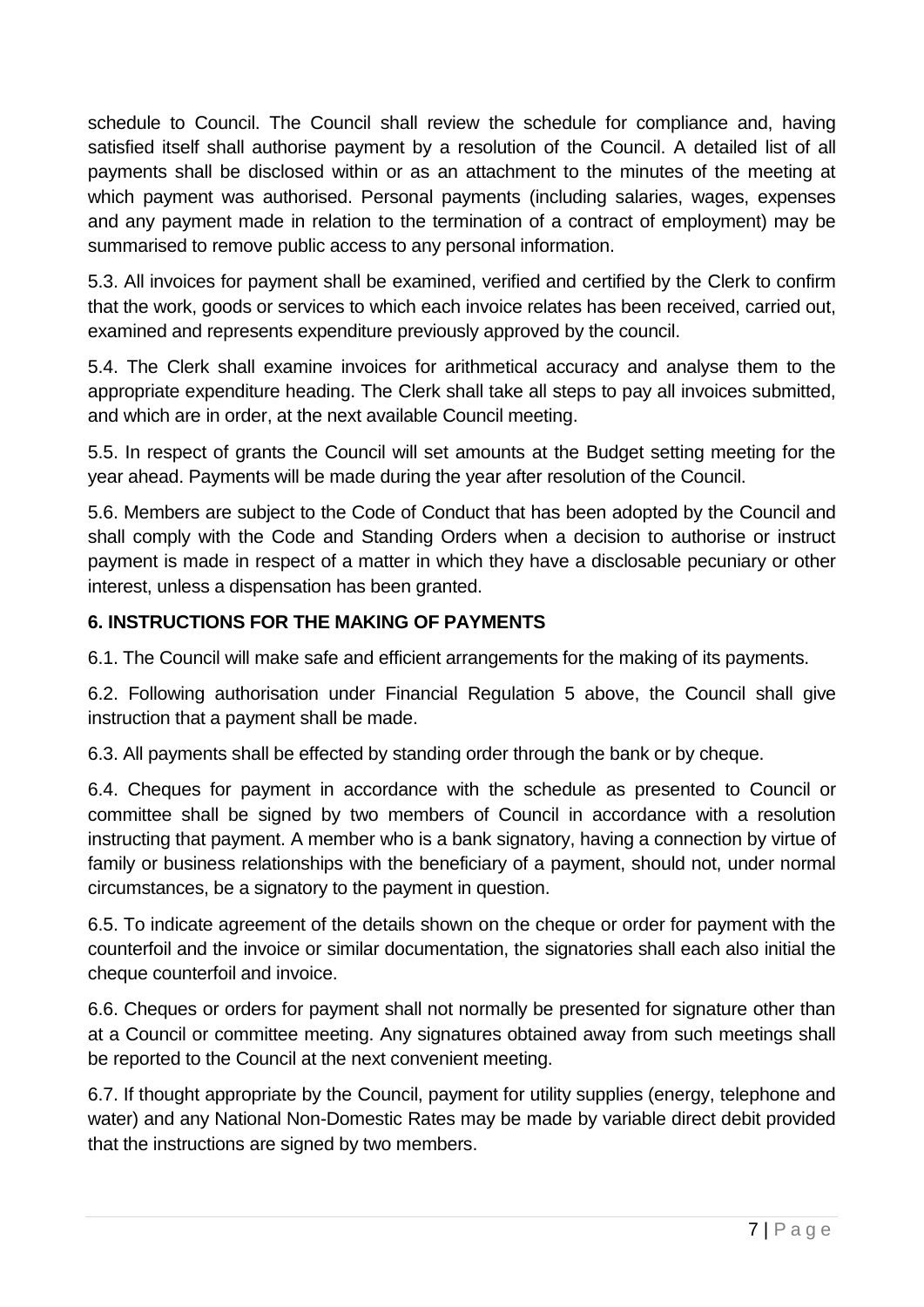6.8. If thought appropriate by the Council, payment for certain items (principally salaries) may be made by banker's standing order provided that the instructions are signed, or otherwise evidenced by two members.

6.9. The Council will not maintain any form of cash float. All cash received must be banked intact. Any payments made in cash by the Clerk (for example for postage or minor stationery items) shall be refunded at the next Council Meeting.

# **7. PAYMENT OF SALARIES**

7.1. As an employer, the Council shall make arrangements to meet fully the statutory requirements placed on all employers by PAYE and National Insurance legislation. The payment of all salaries shall be made in accordance with payroll records and the rules of PAYE and National Insurance currently operating, and salary rates shall be as agreed by Council.

7.2. Payment of salaries and payment of deductions from salary such as may be required to be made for tax, national insurance and pension contributions, or similar statutory or discretionary deductions must be made in accordance with the payroll records and on the appropriate dates stipulated in employment contracts.

7.3. No changes shall be made to any employee's pay, emoluments, or terms and conditions of employment without the prior consent of the Council.

7.4. Before employing interim staff the Council must consider a full business case.

#### **8. LOANS AND INVESTMENTS**

8.1. All borrowings shall be effected in the name of the Council, after obtaining any necessary borrowing approval. Any application for borrowing approval shall be approved by Council as to terms and purpose. The application for borrowing approval, and subsequent arrangements for the loan shall only be approved by Full Council.

8.2. Any financial arrangement which does not require formal borrowing approval from the Secretary of State (such as Hire Purchase or Leasing of tangible assets) shall be subject to approval by the full council. In each case a report in writing shall be provided to Council in respect of value for money for the proposed transaction.

8.3. All loans and investments shall be negotiated in the name of the Council and shall be for a set period in accordance with council policy.

8.4. The Council shall consider the need for an Investment Strategy and Policy which, if drawn up, shall be in accordance with relevant regulations, proper practices and guidance. Any Strategy and Policy shall be reviewed by the council annually.

8.5. All investments of money under the control of the Council shall be in the name of the Council.

8.6. All investment certificates and other documents relating thereto shall be retained in the custody of the Clerk.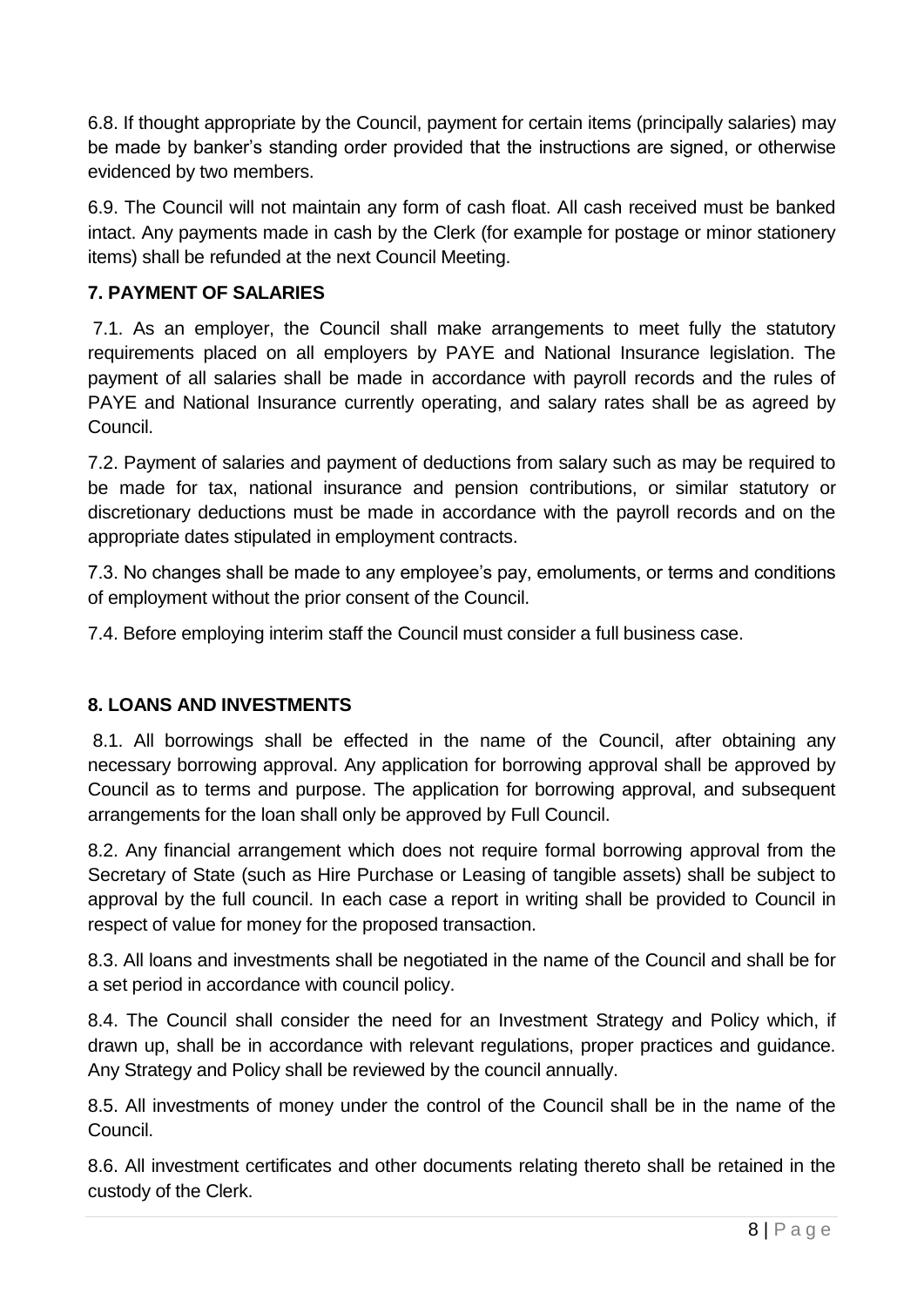8.7. Payments in respect of short term or long term investments, including transfers between bank accounts held in the same bank, or branch, shall be made in accordance with Regulation 5 (Authorisation of payments) and Regulation 6 (Instructions for payments).

### **9. INCOME**

9.1. The collection of all sums due to the Council shall be the responsibility of and under the supervision of the Clerk.

9.2. Particulars of all charges to be made for work done, services rendered or goods supplied shall be agreed annually by the Council, notified to the Clerk and the Clerk shall be responsible for the collection of all accounts due to the Council.

9.3. The Council will review all fees and charges at least annually, following a report of the Clerk.

9.4. Any sums found to be irrecoverable and any bad debts shall be reported to the Council and shall be written off in the year.

9.5. All sums received on behalf of the Council shall be banked intact as directed by the Clerk. In all cases, all receipts shall be deposited with the Council's bankers with such frequency as the Clerk considers necessary.

9.6. The origin of each receipt shall be entered on the Council's banking sheet.

9.7. Personal cheques shall not be cashed out of money held on behalf of the Council.

9.8. The Clerk shall promptly complete any VAT Return that is required. Any repayment claim due in accordance with VAT Act 1994 section 33 shall be made at least annually coinciding with the financial year end.

9.9. Where any significant sums of cash are regularly received by the council, the Clerk shall take such steps as are agreed by the Council to ensure that more than one person is present when the cash is counted in the first instance, that there is a reconciliation to some form of control such as a stamped invoice, and that appropriate care is taken in the security and safety of individuals banking such cash.

9.10. Any income arising which is the property of a charitable trust shall be paid into a charitable bank account. Instructions for the payment of funds due from the charitable trust to the Council (to meet expenditure already incurred by the authority) will be given by the Managing Trustees of the charity meeting separately from any Council meeting (see also Regulation 16 below)].

#### **10. ORDERS FOR WORK, GOODS AND SERVICES**

10.1. An official order or letter shall be issued for all work, goods and services unless a formal contract is to be prepared or an official order would be inappropriate. Copies of orders shall be retained.

10.2. Order books shall be controlled by the Clerk.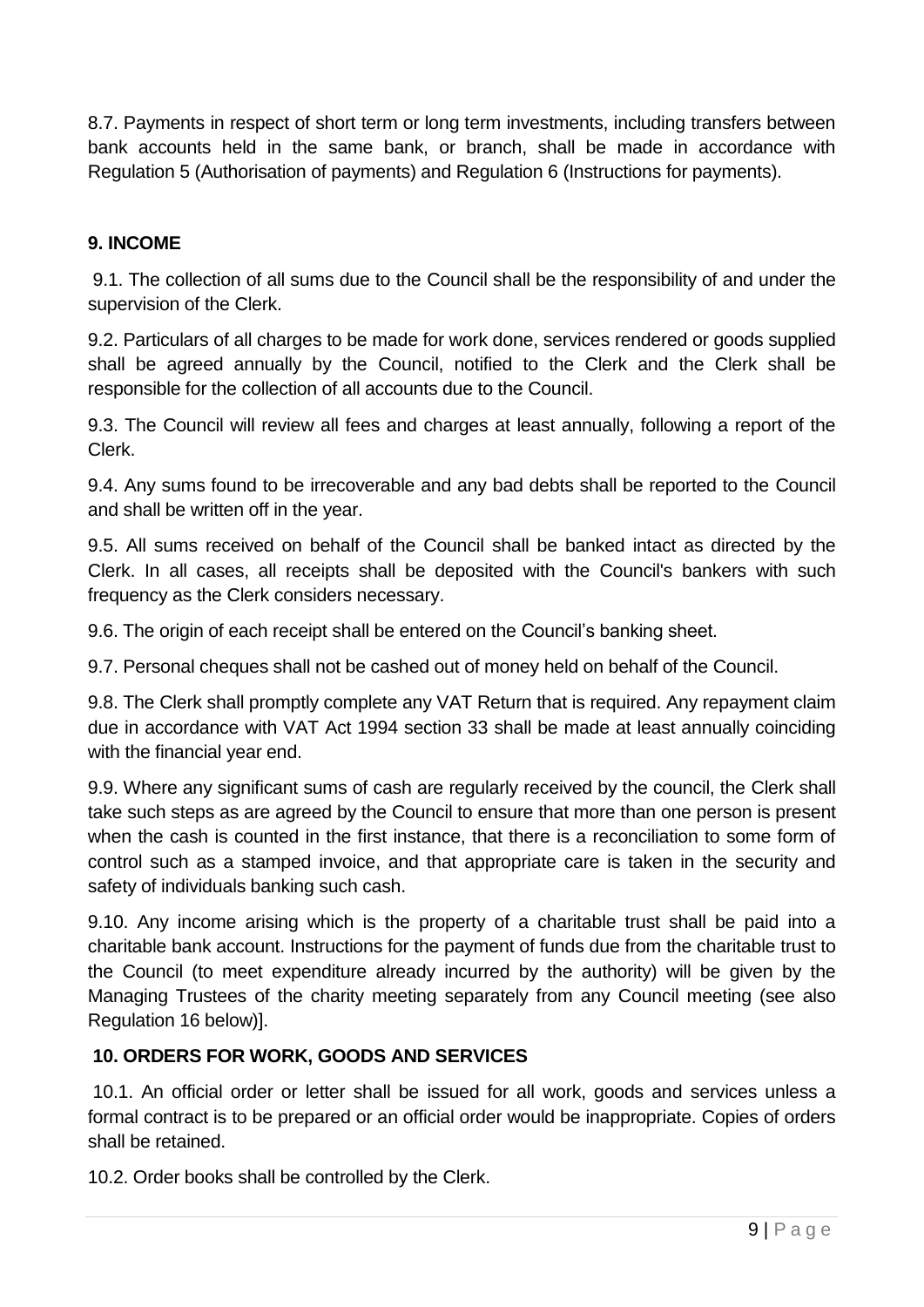10.3. All members and officers are responsible for obtaining value for money at all times. An officer issuing an official order shall ensure as far as reasonable and practicable that the best available terms are obtained in respect of each transaction, usually by obtaining three or more quotations or estimates from appropriate suppliers, subject to any de minimis provisions in Regulation 11.1 below.

10.4. A member may not issue an official order or make any contract on behalf of the council.

10.5. The Clerk shall verify the lawful nature of any proposed purchase before the issue of any order, and in the case of new or infrequent purchases or payments, the Clerk shall ensure that the statutory authority shall be reported to the meeting at which the order is approved so that the minutes can record the power being used.

#### 1**1. CONTRACTS**

11.1. Procedures as to contracts are laid down in the Standing Orders page 21/22.

11.2. Invitation to Tender/Quotations are laid down in the Standing Orders page 21/22

#### **12. STORES AND EQUIPMENT**

12.1. The officer in charge of each section shall be responsible for the care and custody of stores and equipment in that section.

12.2. Delivery notes shall be obtained in respect of all goods received into store or otherwise delivered and goods must be checked as to order and quality at the time delivery is made.

12.3. Stocks shall be kept at the minimum levels consistent with operational requirements.

12.4. The Clerk shall be responsible for periodic checks of stocks and stores at least annually.

#### **13. ASSETS, PROPERTIES AND ESTATES**

13.1. The Clerk shall make appropriate arrangements for the custody of all title deeds and Land Registry Certificates of properties held by the Council. The Clerk shall ensure a record is maintained of all properties held by the Council, recording the location, extent, plan, reference, purchase details, nature of the interest, tenancies granted, rents payable and purpose for which held in accordance with Accounts and Audit Regulations.

13.2. No tangible moveable property shall be purchased or otherwise acquired, sold, leased or otherwise disposed of, without the authority of the Council, together with any other consents required by law, save where the estimated value of any one item of tangible movable property does not exceed £250.

13.3. No real property (interests in land) shall be sold, leased or otherwise disposed of without the authority of the Council, together with any other consents required by law. In each case a report in writing shall be provided to Council in respect of valuation and surveyed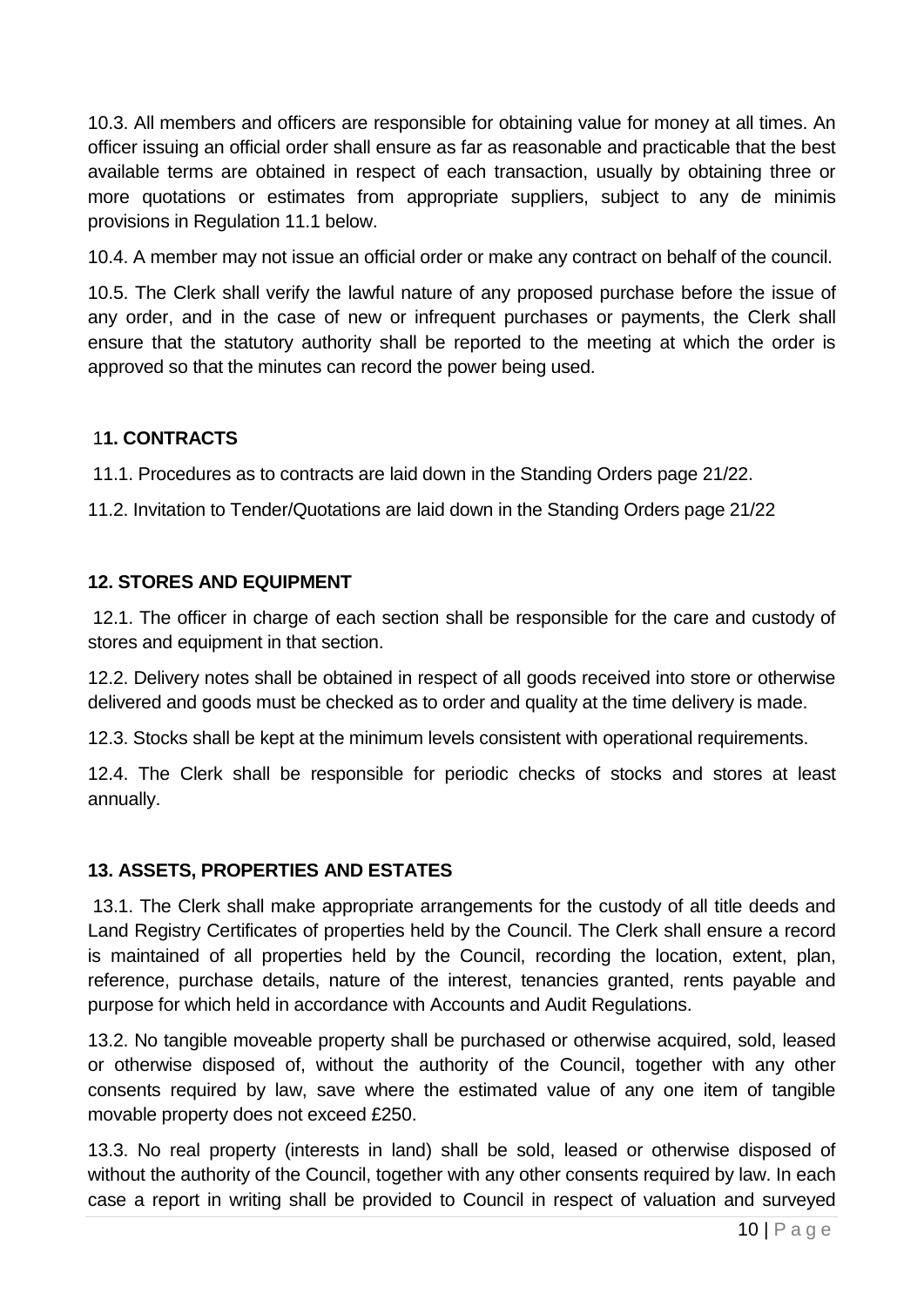condition of the property (including matters such as planning permissions and covenants) together with a proper business case (including an adequate level of consultation with the electorate).

13.4. No real property (interests in land) shall be purchased or acquired without the authority of the Full Council. In each case a report in writing shall be provided to Council in respect of valuation and surveyed condition of the property (including matters such as planning permissions and covenants) together with a proper business case (including an adequate level of consultation with the electorate).

13.5. Subject only to the limit set in Regulation 13.2 above, no tangible moveable property shall be purchased or acquired without the authority of the Full Council. In each case a report in writing shall be provided to council with a full business case.

13.6. The Clerk shall ensure that an appropriate and accurate Register of Assets and Investments is kept up to date. The continued existence of tangible assets shown in the Register shall be verified at least annually, possibly in conjunction with a health and safety inspection of assets.

### **14. INSURANCE**

14.1. Following the annual risk assessment (per Regulation 17), the Clerk shall effect all insurances and negotiate all claims on the Council's insurers.

14.2. The Clerk shall keep a record of all insurances effected by the Council and the property and risks covered thereby and annually review it.

14.3. The Clerk shall be notified of any loss liability or damage or of any event likely to lead to a claim, and shall report these to council at the next available meeting.

14.4. All appropriate members and employees of the Council shall be included in a suitable form of security or fidelity guarantee insurance which shall cover the maximum risk exposure as determined by the Council.

# **15. CHARITIES**

15.1. Where the Council is sole managing trustee of a charitable body the Clerk shall ensure that separate accounts are kept of the funds held on charitable trusts and separate financial reports made in such form as shall be appropriate, in accordance with Charity Law and legislation, or as determined by the Charity Commission. The Clerk shall arrange for any audit or independent examination as may be required by Charity Law or any Governing Document.

#### **16. RISK MANAGEMENT**

16.1. The Council is responsible for putting in place arrangements for the management of risk. The Clerk shall prepare, for approval by the Council, risk management policy statements